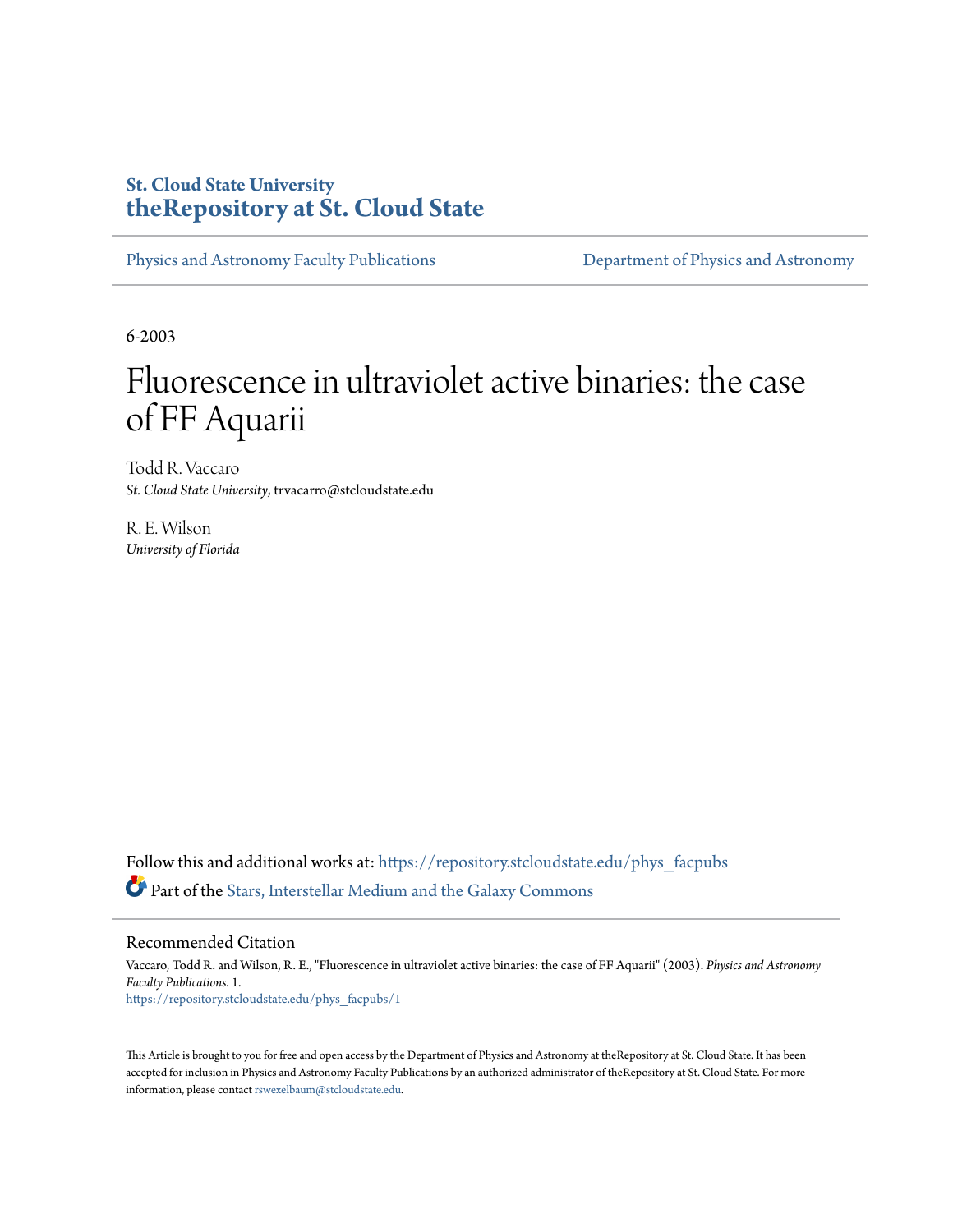# **Fluorescence in ultraviolet active binaries: the case of FF Aquarii**

# T. R. Vaccaro<sup>1,2\*</sup> and R. E. Wilson<sup>2</sup>

<sup>1</sup>*Department of Physics and Astronomy, Louisiana State University, Baton Rouge, LA 70803-4001, USA* <sup>2</sup>*Astronomy Department, University of Florida, Gainesville, Florida, 32611, USA*

Accepted 2003 February 21. Received 2003 February 16; in original form 2002 October 25

### **ABSTRACT**

The eclipsing binary FF Aquarii (FF Aqr) consists of a small hot star of uncertain type and a red giant. An Hα feature varies from absorption during eclipse to maximum emission during hot star transit. We have obtained simultaneous differential photometry in *BVRI* bands and Hα spectroscopy in 1998 that covered an entire orbit with some overlap. A binary star model was used with our light-curve, radial velocity and  $H\alpha$  data to refine stellar and orbital parameters. A new ephemeris indicates that the period has increased or is longer than previously thought. A physically simple algorithm is developed that generates properly blended spectral line profiles of binaries with arbitrary combinations of surface emission and absorption line regions. Although there is no radiative transfer, the algorithm can accommodate modest geometrical intricacy. For now, all line broadening in the model is rotational. The algorithm has now been incorporated within the general Wilson-Devinney binary star model, and we used it to model FF Aqr's photospheric iron profile. It also is used to generate templates that illustrate problems with FF Aqr's strongly time-dependent  $H\alpha$  emission profiles, which appear to be blends of features from the photosphere and from above the photosphere. The dominant broadening mechanism should be rotation for individual line components. Absorption profiles were generated by the model and fit to the observations to yield a red star radius  $\approx 6.9 \text{ R}_\odot$ , which then requires  $i \approx 76°$ . Our light-curve models have five spots with temperatures  $\approx 1000$  K cooler than the surrounding photosphere. H $\alpha$  emission was modelled on the red star surface, centred at the substellar point to simulate a fluorescent chromosphere. Additional emission is seen outside our modelled profiles. The origins of this excess emission may be corotating prominences, winds, or coronal mass ejections, all of which could affect the orbit period.

**Key words:** stars: activity – binaries: close – circumstellar matter – stars: magnetic fields – stars: spots – stars: winds, outflows.

### **1 INTRODUCTION**

Ultraviolet (UV) active binaries offer opportunities to study strongly irradiated atmospheres, so the unusual system FF Aquarii (FF Aqr) was a primary target in our photometric and spectroscopic program to investigate the role of fluorescence in UV active binaries. The UV source in this case is a hot component, perhaps contracting on its way to a later stage or possibly a helium star, that we call the primary. The secondary component is cool (G8 to K0) and shows enhanced solar-like activity. Dark spots, bright plages, and some flares are detectable photometrically. The secondary's activity is expected in view of its tidally induced rapid rotation. The binary is detached, with a UV point source as a probe of a red giant outer atmosphere in a system free of rapid mass transfer effects.

The size disparity between components accounts for the overwhelming luminosity of the secondary at visible and infrared wavelengths, and it is easy to observe at long wavelengths without contamination from the hot primary. Eclipsing systems of this type provide two distinct aspects of the secondary: that of the undisturbed larger star during primary eclipse, and that of an illuminated region around the inferior conjunction of the small primary. The chromosphere of the cool star absorbs incident UV radiation, leading to ionization of hydrogen with subsequent recombination and emission (i.e. fluorescence). The H $\alpha$  line is one of the strongest produced in this process, well isolated from the light of the hot star in the visual range, and easily observed from the ground. The line should vary regularly in strength and profile as the illuminated hemisphere rotates in and out of view.

Fluorescence modelling is a logical step toward understanding chromospheric radiative processes that produce cyclic spectral signatures (orbital cycle). However, additional emissions are intrinsic to the secondary, such as lines of Ca  $\text{II}$  (H + K), Mg II (h + k) and H $\alpha$ that are clear indicators of an active chromosphere (Bopp & Talcott 1980). Mechanisms for these emissions could be linked to magnetic

E-mail: vaccaro@rouge.phys.lsu.edu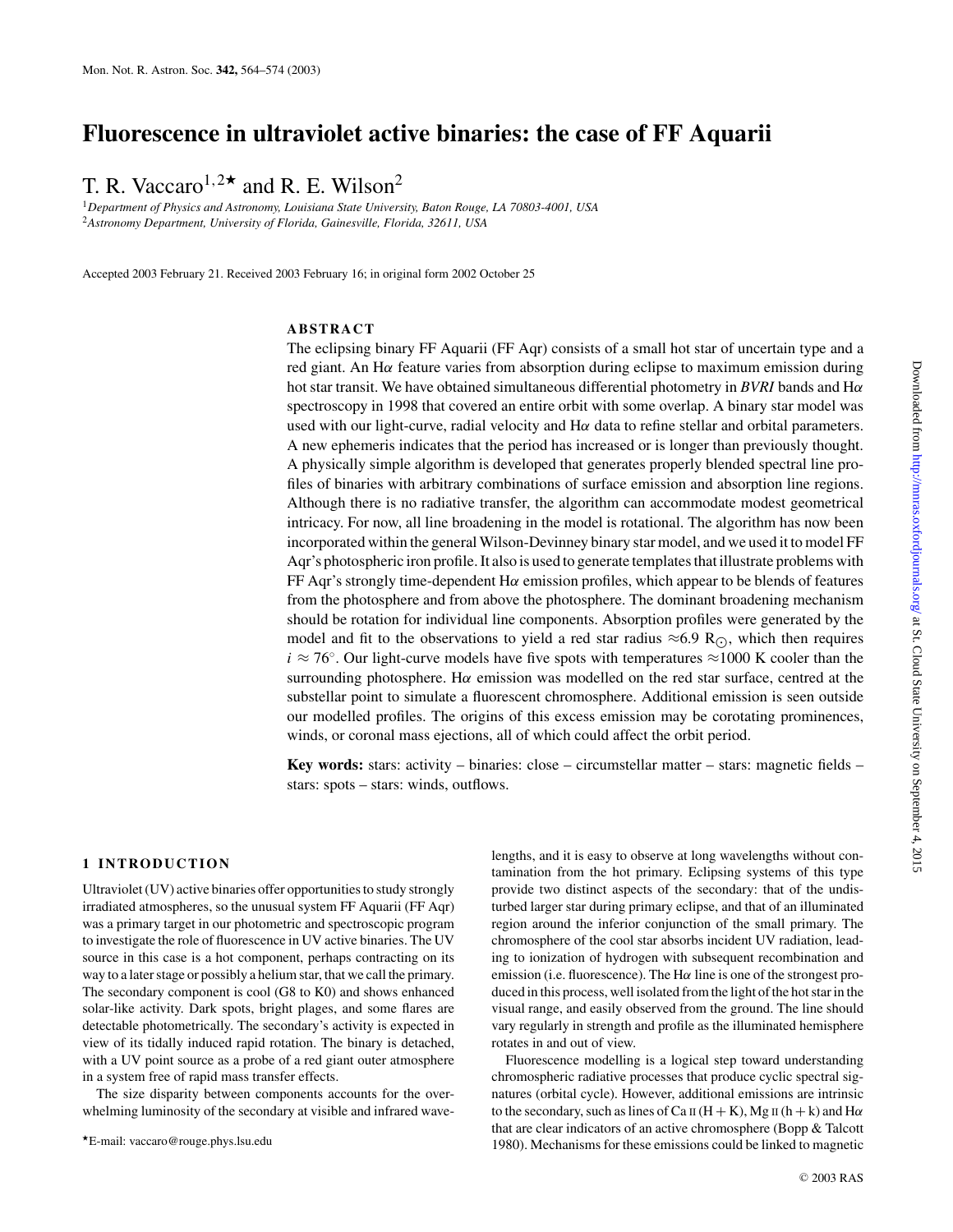structures above photospheric spots and plages (Young, Skumanich & Paylor 1988). These regions are known to be activity centres for events such as flares and prominences that may vary synchronously with a star-spot cycle in strength and frequency.

The binary nature of FF Aqr was first suspected upon its detection as a UV source with a K0 spectrum (Carnochan et al. 1975). A photometric and spectroscopic investigation by Dworetsky et al. (1977) identified the star as an eclipsing and chromospherically active binary. Their *U* photometric analysis covered the 1975 and 1976 observing seasons and yielded a 9.2-d orbital period, *P*. A deep primary eclipse, a notable 'reflection' bump at phase  $\approx 0.5$ , and variations outside the eclipse are main features of their light curve. The red star was found to be G8III on its heated, inner-facing hemisphere, and K0III on the outer-facing hemisphere, while the hot star was said to be consistent with an O or B subdwarf (but see Section 5). Dorren, Guinan & Siah (1983) report from unpublished v*,b,y* light curves that much of the variation is due to dark spots. Their light-curve models had the K star covered nearly 42 per cent with spots 800 K cooler than the surrounding photosphere in 1977 and 1978. A later analysis along with *International Ultraviolet Explorer* (*IUE*) observations gave the masses and radii as  $2.0 M_{\odot}$  and 5.7 R<sub> $\odot$ </sub> for the giant star and 0.5 M<sub> $\odot$ </sub> and 0.14 R<sub> $\odot$ </sub> for the hot star while assuming  $i = 81°$  (Etzel et al. 1988). Etzel (1989) noted a sudden *P* increase, based on 1986, 1987 and 1988 photometry. A longer *P* or *P* increase was noted by Marilli et al. (1995) as the reason for the lack of eclipse coverage in new light curves. Marilli et al. also present clear evidence of phase-dependent  $H\alpha$  emission that peaks when the hot star is in front of the giant. It is this emission we have modelled as fluorescence. We have also looked into the problematic and possibly changed or changing *P*, which could provide insight into activity and evolution. Exploratory early aspects of this work have been shown in two meeting posters (Vaccaro & Wilson 1999a,b).

# **2 THE NEW DATA**

Photometric and spectroscopic observations were made at Kitt Peak National Observatory (KPNO) from 1998 October 29 to November 9. Spectra were obtained with the Coudé Feed 0.9-m telescope. CCD images were taken with the 0.9-m telescope of the Southeastern Association for Research in Astronomy (SARA), which is also located at the KPNO facility. This arrangement allowed simultaneous photometric and spectroscopic coverage. Most nights were fairly clear with only a few partially ruined by clouds, high winds, humidity, or fog.

#### **2.1 Photometry**

The SARA telescope was equipped with a CCD camera with a 9-arcmin2 field of view and filters that reproduce the standard Johnson *B*, *V*, *R* and *I* bands reasonably well. Pixels were double binned into  $1024 \times 1024$  images. This resolution (0.53 arcsec per pixel) sufficiently sampled the slightly out-of-focus stellar images and avoided overexposure, while the binning also reduced the data size for storage. The comparison star (BD  $-3°5358$ ) fit within the field so that program and comparison stars were imaged in a single exposure. Three exposures were taken with each filter before cycling to the next one. Exposure times varied with the filter and ranged from a typical 7 s in *I* to 40 s in *B*. The frames were processed with the Image Reduction and Analysis Facility software (IRAF), which is made available by the National Optical Astronomy Observatories. The standard IRAF task DAOPHOT for aperture photometry was

**Table 1.** Radial velocity lines.

| Element | Wavelength (A) |
|---------|----------------|
| Fe      | 6400.000       |
| Fe      | 6408.030       |
| Fe.     | 6411.647       |
| Fe      | 6546.239       |
| Fe.     | 6625.021       |
| Fe.     | 6663.440       |
| Cа      | 6439.075       |
| Ca      | 6449.808       |
| Ca      | 6462.567       |
| Ni      | 6643.630       |
|         |                |

used. The seeing was rarely as good as one arc second and many of the images were somewhat out of focus so a large aperture with a radius of 15 pixels was used for all of the frames. There were no problems with stellar crowding so a five pixel wide annulus (2.6 arcsec) around this aperture was used to sample the background sky. Differential magnitudes between FF Aqr and the comparison star were produced for each frame with typical nightly mean errors of ≈0.005 mag.

Twilight sky flats were taken, but the most useful flats came from sky images during a time of dense fog. These 'fog' flats became the standard flats by which most of the data were reduced. Technical difficulties degraded or even invalidated some of the photometric data. Anomalous data were thrown out if the observing log indicated any technical or atmospheric problems. The instrumental magnitudes of the comparison stars were plotted against airmass to evaluate and reject abnormal data due to clouds or obstruction by the dome.

#### **2.2 Spectroscopy**

The Coudé Feed telescope was equipped with the F3KB CCD camera, grating A, and the long collimator. Exposures of 30–45 min had typical signal-to-noise ratio (S/N) of  $\approx$ 70, dispersion of 0.12 Å pixel<sup>-1</sup>, and covered ≈300 Å centred near 6525 Å. A Th–Ar comparison lamp was imaged at the beginning, end, and sometimes the middle of each night for wavelength calibration. The spectra were reduced with standard IRAF techniques, normalized to the continuum level, and Doppler shifted so as to be heliocentric. Telluric lines were not removed and one appears near the middle of  $H\alpha$ , posing as a disk feature; however, the position and strength of the line is consistent with a telluric feature at  $6564 \text{ Å}$ . Another telluric line at  $6572$  Å can be used as a reference as to the strength of the interloping line at  $6564 \text{ Å}$ . We suspect these lines to be water vapour that also appear in the spectra of HR533, which is a B star with few stellar absorption lines.

Radial velocities were measured with the IRAF RV package. Table 1 shows the photospheric lines used in determining radial velocities for the red giant. The flux bisection method (the IRAF CENTER1D task) for finding the line centres was used, as the Gaussian profile fitting algorithm does not work well with distorted profiles. Each spectrum's velocity was determined from approximately 10 lines.

## **3 ANALYSIS OF NEW AND EARLIER DATA**

#### **3.1 Data sets from multiple epochs – overall prospects**

Analysis was hampered by several factors. FF Aqr is clearly rife with activity that can be seen in both our photometry and spectra. Our observations only cover 1.2 orbits, so cycle-to-cycle variations could not be encountered. *P* seems longer than originally published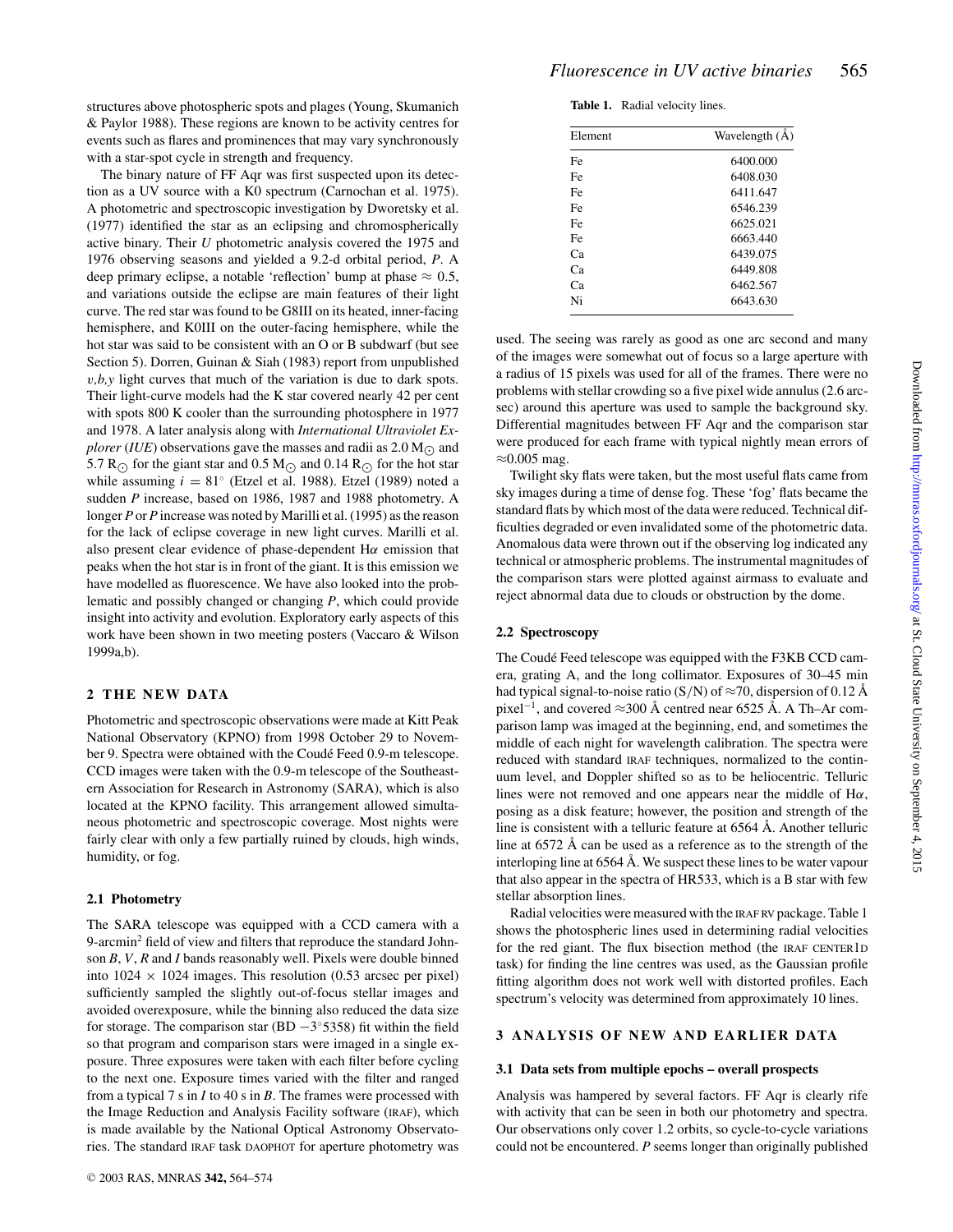by Dworetsky et al. (1977) as we expected to cover the eclipse but did not. Descent into or rise from totality, if caught, would have given good timing information and allowed refinement of the ephemeris. Eclipse depth would have given a tighter constraint on relative temperature. A significant deficiency was lack of colour coverage around phase  $\approx 0.5$ , where a reflection bump is seen and where we obtained only *B* data. Because of competition with variation due to star-spots, the reflection amplitude cannot be estimated well without measures in other bands. Star-spot parameters (temperature, size and position) thereby become more uncertain. There is also the issue of the amplitude of ellipsoidal variation due to tidal distortion of the giant, which primarily depends on the size of the giant compared to its limiting lobe,  $R_2/R_{\text{lobe}}$ . Alternatively we can say that it depends on the combination of mass ratio, *q*, and relative size,  $R_2/a$ , where *a* is the semimajor axis length for the relative orbit. We are dealing with a single-lined binary as there are no published hot star velocities, although *q* values of 4.0 (Etzel et al. 1988) and ≈4.5 (Marilli et al. 1996) are indicated by unpublished velocities from *IUE* data and yield masses consistent with the spectral and luminosity types.

Some of the data have shortcomings. According to Frasca (private communication), the velocities of Marilli et al. (1995), observed in 1990 and 1991, are not photospheric. They also do not match the points in the velocity solution figure of Marilli et al. (1995) and are offset from velocities sent by Frasca for many coincident HJDs by an average of about  $+20 \text{ km s}^{-1}$ , suggesting that they may not be heliocentric (although the observation *times* are listed as heliocentric). The 25 photospheric velocities from Frasca include additional data from 1990 to 1994, are distributed over 4.2 yr, and have errors  $≈10$  km s<sup>-1</sup>. The photometry of Dworetsky et al. (1977) was only shown graphically and the data have not been made available. We extracted the data point by point from a scan of their plot and scaled them in pixel space. The measurements were converted from phase to time with the ephemeris in that publication, and all data thus synthesized were placed in one cycle near the middle of the time window of the actual observations. (Dworetsky et al. analysed their radial velocities but did not tabulate or illustrate them.) The light curve spanned two observing seasons and their fig. 2 has many overlapping points, which made extraction difficult.

Our initial concern was with the ephemeris, so that we could correctly follow the phase dependence of the  $H\alpha$  line profile. Furthermore, changes in *P* could be linked to matter outflows and magnetic braking. The influence of spots on the light curves and the lack of eclipse coverage prevents use of our photometry to refine the ephemeris, but our radial velocities are useful for timing. The differential corrections routine (DC, Wilson & Devinney 1971; Wilson 1979, 1990) is written to process light and velocity data together so as to achieve coherent solutions and optimize the use of mixed data for ephemerides. These preliminary light/velocity solutions were made without use of line profile information. Simultaneous DC solutions included our velocities, those from Frasca, and the 1975–76 *U* photometry. The initial epoch ( $T_0 = HJD$ ) 244 2752.9577) and period ( $P = 9.207755$  d) of the old ephemeris were the starting points for iterations, and  $a$ ,  $P$ ,  $T_0$  and systemic velocity  $(V<sub>\gamma</sub>)$  were free parameters. The known radial velocity curves appear sinusoidal and our trial solutions found no evidence for eccentricity, so we assumed  $e = 0$ . A small eccentricity would not change our overall results significantly. The giant star potential was free so as to fit the eclipse width. The radii are not uniquely determined without use of line profile information as they depend on *i* and on *a*, while the nearly rectangular eclipse leaves *i* poorly determined, and only single lined velocities are used. Initially included

was the free parameter d*P*/d*t*, which turned out to be nil within its standard error of  $\approx$ 1 × 10<sup>-7</sup>, so we assumed that  $dP/dt = 0$ . However, *P* is longer than that of Dworetsky et al. (1977) thereby explaining why we missed the eclipse. A check against the light curve of Marilli et al. (1995) is similarly consistent. Parameter results will be given in Section 3.4 for final solutions that made use of line profiles, which help break the indeterminacy among  $R_2$ , *i* and *a*.

# **3.2 A model for multiple blended emission and absorption lines**

Three kinds of potentially useful red giant line profile modelling are:

(i) a reference absorption profile for the shielded (non-irradiated) region;

(ii) a combined emission/absorption profile that varies as spotrelated  $H\alpha$  emitting regions pass in and out of view;

(iii) the combined emission/absorption profile of the irradiated region that also varies with aspect.

Only (i) and (iii) are applied here, but (ii) should be useful for cases with better time coverage. Although it may be useful to think of (i), (ii) and (iii) separately, they can be unified in applications. All can be evaluated with a scheme developed for FF Aqr and conceptually similar binaries that has now been made part of the public Wilson–Devinnery (WD) program<sup>1</sup> (Wilson & Devinney 1971; Wilson 1979, 1990). The profiles are for rotation only, although other broadening mechanisms will be added later. This present limitation is not much of a drawback for FF Aqr, where rotation is by far the main broadening mechanism. The scheme is physically simple in that it does not incorporate stellar atmosphere modelling via radiative transfer theory, although it can represent rather intricate distributions of absorption and emission regions to first order, as blending of mixed emission and absorption regions is incorporated. Blending of multiple spectral lines also is incorporated, although we did not need that capability for FF Aqr. Lines can originate from an entire star or from designated circular subareas. Thus, a star can have arbitrary combinations of absorption line and emission line subareas, and the subareas can overlap. The areas may be eclipsed in the general case, although that effect is not significant for FF Aqr. Spectra are formed by bin sharing, which means that adjacent bins and even strips of bins can share contributions from a given surface element so as to eliminate quantizing error at bin edges. Bin sharing is implemented by having a rectangle of finite width as the plotting element. Contributions from a given surface element do not go exclusively to one bin but are shared among adjacent bins. In the simplest case, the width of the plotting element is the same as the bin width, so that just two adjacent bins share 100 per cent of the light from a surface element. Bin sharing helps greatly in producing smooth profiles. Another feature for smoothing profiles is subtiling of surface elements, whereby a subtiling integer *n* is specified and each element is subdivided into  $n^2$  subelements, each with its own local radial velocity. The binned elements (not to be confused with the bins) are rectangles of specified width and depth (or height for emission lines). Absorption lines are specified by their equivalent widths and depths and are combined in terms of optical depth,  $\tau$ , in a reversing layer. Emission lines are directly specified by emission line flux relative to a unit continuum,  $f_e = F_e/F_c$  (input). The

<sup>&</sup>lt;sup>1</sup>The WD program can be downloaded from the anonymous FTP site ftp.astro.ufl.edu, subdirectory pub/wilson/lcdcprog.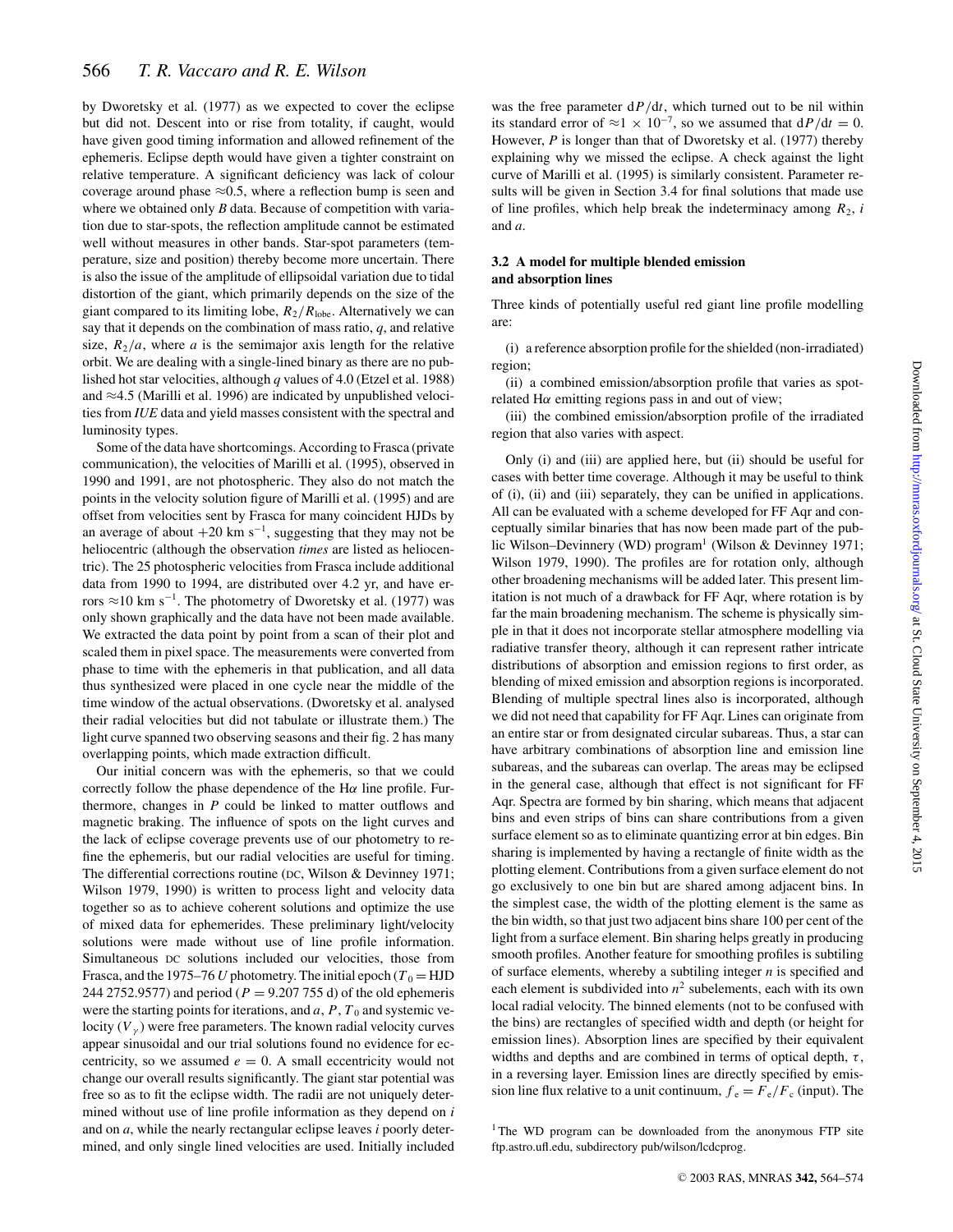narrow rectangles we now use for intrinsic profiles will later be refined to include several kinds of intrinsic broadening (primarily damping and thermal Doppler broadening). Relations for computing radial velocities of surface elements are given, for example in Wilson & Sofia (1976) and references therein. Rotation-only profiles are adequate for FF Aqr, as the red star is a fast-rotating, low-temperature giant and the line we model is due to iron. Low temperature and high atomic weight both lead to narrow thermal profiles, with mean iron atom speeds of about 1.5 km s<sup>-1</sup>, while fast equatorial rotation of 38 km s−<sup>1</sup> assures a wide overall profile dominated by rotation. Damping is also unimportant as we do not model any strong lines and there are no hints of damping wings in the observed profiles. The equivalent width of the iron line is estimated to be about  $0.235$  Å from fits to the spectra.

For a spectral bin with contribution d  $F_c$  to continuum flux from an arbitrary surface element, the dimensionless net flux excess or deficiency relative to the continuum is

$$
\Delta f = \frac{\int_{\text{surface}} (1 - e^{-\tau} + f_{\text{e}}) \, \mathrm{d}F_{\text{c}}}{\int_{\text{surface}} \mathrm{d}F_{\text{c}}},\tag{1}
$$

where 'surface' refers to the instantaneously visible surface and fluxes are defined at the observer's location (by integration over the 'visible' face of each star, including tides, rotation, limb darkening, gravity brightening, reflection, and other effects treated by physical eclipsing binary programs such as WD). Here  $\tau$  is a sum over all relevant absorption lines ( $\tau = \Sigma \tau_i$ ) and  $f_e$  is a sum over all relevant emission lines ( $f_e = \Sigma f_{e_i}$ ). Quantity  $1 + \Delta f$  is then rescaled for best fit to a spectrum. Because the procedure is one of profile modelling rather than a full stellar atmosphere with radiative transfer, equivalent widths are those that best reproduce observed lines. Further details are in the documentation for WD (see footnote on WD access).

#### **3.3 Observed versus computed red star photospheric profiles**

Profile modelling of rotationally broadened photospheric lines allowed us to estimate the absolute size of the giant and further restrict



**Figure 1.** Observed spectrum of FF Aqr at  $\phi = 0.52$  p (open circles) and the modelled Fe line at  $6400 \text{ Å}$  (solid line).

parameters. Small adjustments in *i* have little effect on the rotational *V* sin *i*, which is largely determined by the physical radius, under the assumption of constant angular velocity. A model absorption feature was checked against an observed Fe I line at  $6400.0 \text{ Å}$ . With rotation locked to that of the orbit, the giant's radius controls profile width. We altered the giant's potential (effectively its size) while keeping all other parameters fixed. A good subjective fit was obtained with  $R_2 = 6.9 \text{ R}_{\odot}$  while adopting a preliminary *i* of 81° (Fig. 1) from Etzel et al. (1988). Thus the width of the  $6400.0-\text{\AA}$ line gives a handle on the absolute size of the giant. The *i* and *a* need re-adjustment to fit the eclipse for any assumed *q*. A fit to our velocities of Table 2 is shown in Fig. 2.

Table 2. Heliocentric radial velocities of FF Aqr.

| HJD<br>$-2451100$ | $V_r \pm$ mean error<br>$(km s^{-1})$ | HJD<br>$-2451100$ | $V_r \pm$ mean error<br>$(km s^{-1})$ |
|-------------------|---------------------------------------|-------------------|---------------------------------------|
| 15.62803          | $51.0 \pm 2.5$                        | 22.60174          | $19.1 \pm 1.2$                        |
| 15.65073          | $48.8 + 1.7$                          | 22.62338          | $16.5 + 1.5$                          |
| 15.70520          | $47.5 \pm 1.9$                        | 22.64442          | $18.3 \pm 1.0$                        |
| 16.60070          | $48.7 + 1.0$                          | 22.66548          | $19.2 \pm 0.9$                        |
| 16.63943          | $47.4 + 2.6$                          | 23.61841          | $32.3 \pm 1.2$                        |
| 16.66342          | $45.4 \pm 1.9$                        | 23.63956          | $32.7 + 1.6$                          |
| 17.68470          | $39.6 \pm 1.9$                        | 23.66070          | $33.6 \pm 1.5$                        |
| 18.59748          | $22.8 \pm 1.2$                        | 24.58680          | $49.5 \pm 2.1$                        |
| 18.62578          | $19.4 \pm 2.3$                        | 24.60809          | $49.3 \pm 2.0$                        |
| 19.61335          | $4.3 \pm 1.1$                         | 24.62915          | $44.5 \pm 1.8$                        |
| 19.63439          | $4.0 + 2.2$                           | 25.59452          | $47.5 + 2.2$                          |
| 19.65542          | $5.8 \pm 1.5$                         | 25.61557          | $47.5 \pm 1.6$                        |
| 20.61777          | $10.1 \pm 1.5$                        | 25.65004          | $49.1 \pm 1.6$                        |
| 20.63880          | $9.1 \pm 1.6$                         | 26.60746          | $41.4 + 2.2$                          |
| 20.65984          | $9.1 + 1.5$                           | 26.63321          | $38.1 + 2.3$                          |
| 21.63420          | $-2.4 + 1.9$                          | 26.65766          | $44.8 \pm 1.7$                        |



**Figure 2.** The model radial velocity curve (solid line) and our observed velocities (open circles).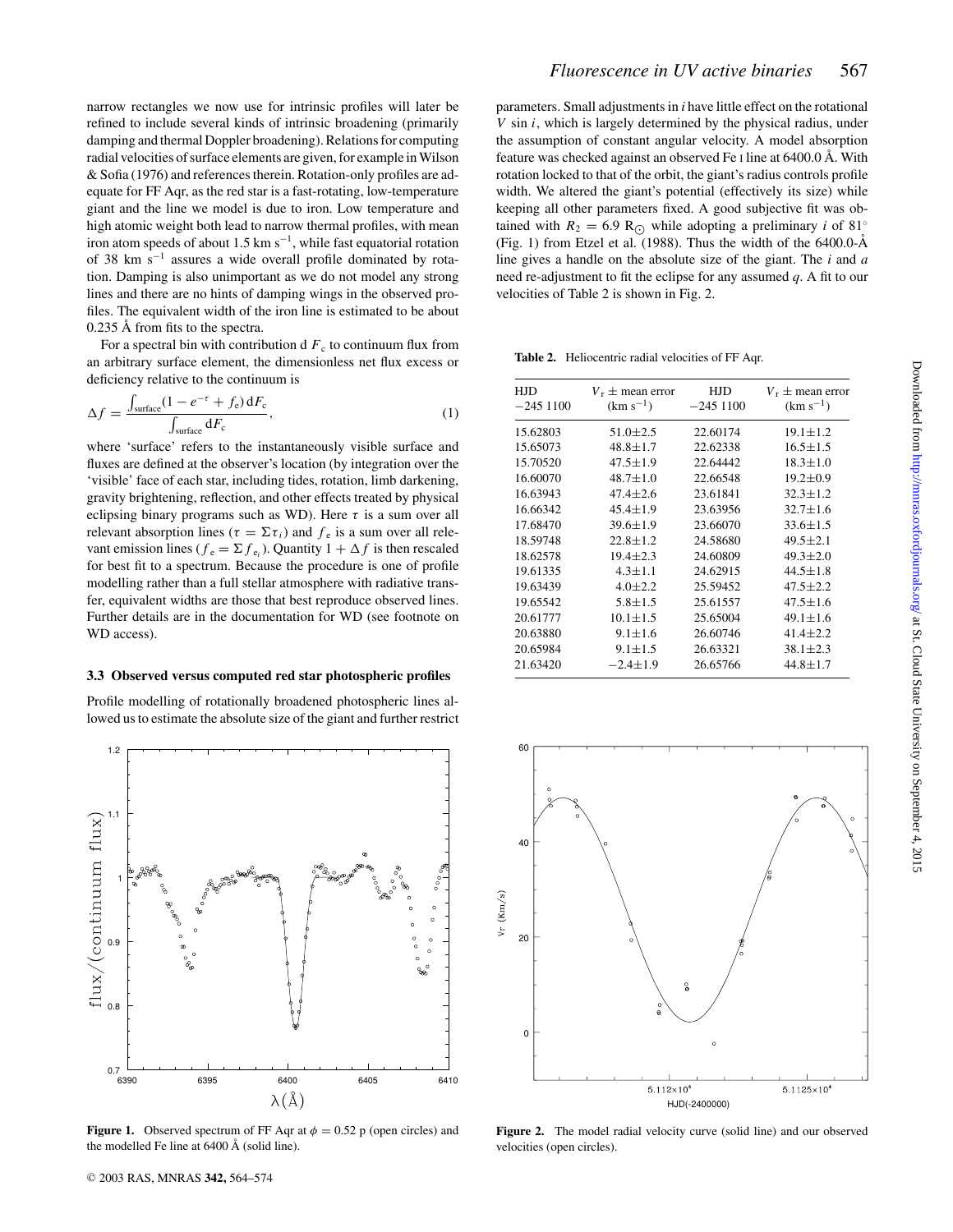

**Figure 3.** Our fit to the 1975–76 *U* light curve of Dworetsky et al. (1977).

#### **3.4 Light/***RV* **solutions consistent with line profiles**

Light-curve models have been compared to the *U* photometry of Dworetsky et al. (1977) – see Fig. 3 – to check eclipse geometry. A large spot near the pole was needed, with the solution being primarily for fitting the eclipse. As there is no way to find *q* accurately from existing data, we stepped through a sequence of  $q$  ( $q = 3.5$ , 4.0 and 4.5), with the requirement that *i* fit the light curves for a giant radius  $\approx$  6.9 R<sub>O</sub>. The temperatures were assumed to be  $T_1$  = 42 000 K and  $T_2 = 4758$  K. The giant's temperature was estimated from typical G8III and K0III temperatures (Allen 2000). The hot star temperature is necessarily high to fit the eclipse and is within the range considered in the previous literature. In no sense can it be said that we have determined or even estimated  $T_1$ , considering that it correlates strongly with  $R_1/a$  (formally with  $\Omega_1$ ), and  $R_1/a$  is only weakly determined by the scanned light curves of Dworetsky et al. (1977). The situation would be improved if there were access

to the unpublished photometry, as the partial eclipse phases that essentially measure  $R_1/a$  are much better defined in the original data. All solutions are based on a blackbody approximation and logarithmic limb darkening with coefficients by Van Hamme (1993). The simultaneous light/velocity solutions for the  $q = 3.5, 4.0, 4.5$  sequence are in Table 3, where relative radii,  $r = R/a$ , are given as one number for the virtually spherical primary and for four places on the slightly distorted giant. The fact that the standard errors on inclination are very small is a formal consequence of  $\Omega_2$  being fixed to agree with photospheric line width. The realistic uncertainty in *i* is much larger because *i* and  $\Omega_2$  are highly correlated. A physical radius for each star,  $R_1/R_{\odot}$  and  $R_2/R_{\odot}$ , is the radius of a sphere of equal volume. Masses for each *q* also are listed.

#### **3.5 Dark star-spots at the 1998 epoch**

Our light curves cannot be used to estimate the main geometric parameters because they do not include an eclipse, but they can tell about star-spots if we assume the geometry from Table 3. We fit our photometric data with model light curves using the parameters of Table 3 for  $q = 4.0$ . No satisfactory fit was possible without star-spots, so cool spots were added one at a time, with typical temperature factors,  $T_{spot}/T_{photosphere}$ , of about 0.80. Spot latitude runs from 0 at the  $+z$  pole to  $\pi$  radians at the  $-z$  pole. Spot longitudes are 0 in the  $+x$  part of the  $x-z$  plane (i.e. including the other star) and increase counter-clockwise as seen from positive *z*. The spot parameters were refined with DC and parameters for five spots are in Table 4. The fifth spot, at the substellar point, is only needed to fit the reflection bump phases. A larger gravity effect could obviate the need for that spot. The bolometric gravity brightening exponents (*g*) used in the program were 1.0 for the hot star and 0.3 for the giant.

The real significance is in the other four spots that fit the data fairly well in all bands, as tidal distortion does not greatly affect the spot parameters. Therefore we list spot solutions only for  $q = 4.0$ . Spots applied to model radial velocity curves had noticeable effects on fitting and could partly account for some of the stray velocity points in our data. Spots were not considered in the overall velocity solutions since the various epochs would have seen changes in spot activity. From the point of view of radiative physics, magnetic spots are likely seats of emission line behaviour that could contribute to the intricate fluorescent emission of the next section.

**Table 3.** FF Aqr simultaneous solutions of two velocity sets and the 1975-6 *U* light curve, for three mass ratios.

| Parameter                          | Value                     | Value                     | Value                              |
|------------------------------------|---------------------------|---------------------------|------------------------------------|
| q                                  | 3.5                       | 4.0                       | 4.5                                |
| $T_0$ (HJD <sub>0</sub> )          | 244 2752.95500 ± 0.00044  | 244 2752.95440±0.00035    | 244 2752.95440±0.00032             |
| P(d)                               | $9^{d}$ 208030 ± 0.000039 | $9^{d}$ 208030 ± 0.000035 | $9^{d}$ 208030 ± 0.000034          |
| $a/R_{\odot}$                      | $20.07 \pm 0.44$          | $22.16 \pm 0.44$          | $24.17 \pm 0.47$                   |
| $V_{\gamma}$ (km s <sup>-1</sup> ) | $25.67 \pm 0.39$          | $25.67 \pm 0.35$          | $25.67 \pm 0.34$                   |
| i                                  | $73^{\circ}68 \pm 0.01$   | $75\degree 97 \pm 0.01$   | $77^{\circ}\!\!\!\!\!/97 \pm 0.01$ |
| $\Omega_1$                         | 132.38±1.16               | $143.60 \pm 1.13$         | 154.90±1.17                        |
| r <sub>1</sub>                     | $0.00776 \pm 0.00007$     | $0.00716 \pm 0.00006$     | $0.00665 \pm 0.00005$              |
| $\Omega_2$                         | 10.110                    | 12.500                    | 15.160                             |
| $r_2$ (pole)                       | 0.33614                   | 0.30666                   | 0.28217                            |
| $r_2$ (point)                      | 0.35411                   | 0.31745                   | 0.28916                            |
| $r_2$ (side)                       | 0.34493                   | 0.31247                   | 0.28620                            |
| $r_2$ (back)                       | 0.35024                   | 0.31557                   | 0.28814                            |
| Physical radii and masses          |                           |                           |                                    |
| $R_1/R_{\odot}$                    | $0.156 \pm 0.004$         | $0.159 \pm 0.003$         | $0.161 \pm 0.003$                  |
| $R_2/R_{\odot}$                    | 6.90                      | 6.90                      | 6.90                               |
| $M_1/M_{\odot}$                    | $0.29 \pm 0.02$           | $0.35 \pm 0.02$           | $0.41 \pm 0.03$                    |
| $M_2/M_{\odot}$                    | $1.00 \pm 0.07$           | $1.34 \pm 0.09$           | $1.84 \pm 0.11$                    |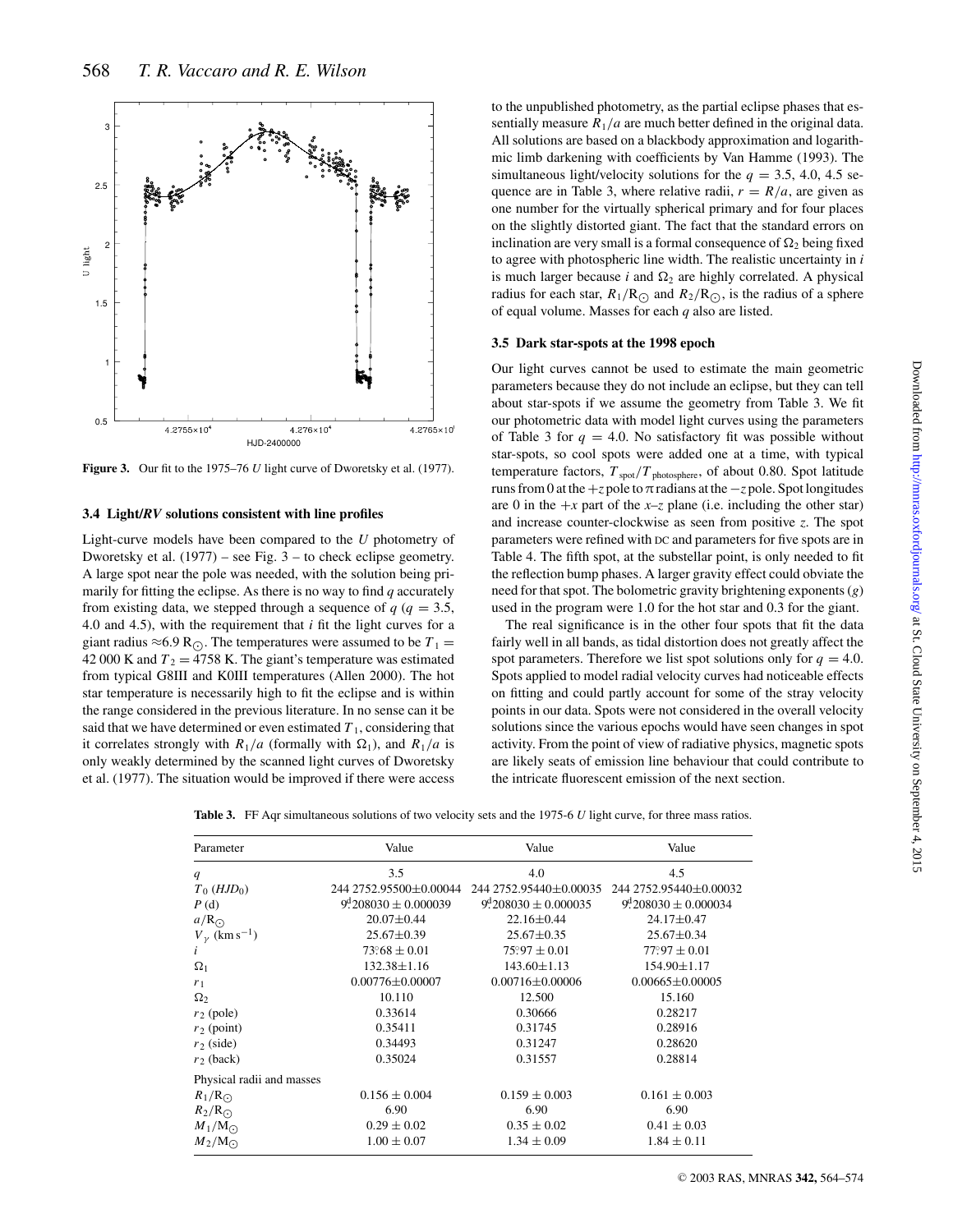**Table 4.** FF Aqr spot solutions in 1998 data for  $q = 4.0$ .

| Spot<br>N <sub>0</sub>   | Co-latitude<br>(radians) | Longitude<br>(radians) | Ang. radius<br>(radians) | Temp. factor<br>$T_{\rm spot}$<br>$T_{\text{photosphere}}$ |
|--------------------------|--------------------------|------------------------|--------------------------|------------------------------------------------------------|
|                          | $0.16 + 0.06$            | $2.28 + 0.28$          | $0.39 + 0.08$            | $0.73 + 0.04$                                              |
| $\overline{c}$           | $0.61 + 0.06$            | $4.52 + 0.02$          | $0.63 + 0.02$            | $0.81 + 0.02$                                              |
| 3                        | $1.92 + 0.24$            | $4.50 + 0.01$          | $0.35 + 0.09$            | $0.83 + 0.04$                                              |
| $\overline{4}$           | $1.92 + 0.04$            | $1.01 + 0.01$          | $0.58 + 0.02$            | $0.82 + 0.01$                                              |
| $\overline{\phantom{1}}$ | $1.57 + 0.07$            | $6.00 + 0.07$          | $0.38 + 0.02$            | $0.81 + 0.02$                                              |



**Figure 4.** Scaled pictures of FF Aqr that show the spots used in our models. Images were made with the light-curve program.

Graphic models covering key orbital phases show the spot coverage and system scale in Fig. 4, with the four-band light-curve solutions in the panels of Fig. 5. Our differential photometry is in Tables 5–8, where  $\Delta B$ ,  $\Delta V$ , etc., refer to magnitude differences between FF Aqr and BD −3◦5358.

## **4 BLENDED FLUORESCENT AND PHOTOSPHERIC LINE PROFILES – MODEL VERSUS OBSERVATIONS**

The irradiated fluorescent region of the giant has angular radius 76◦, as measured at the centre of the star. Our procedure for a first reconnaissance of chromospheric radiation was to generate blended Hα absorption/emission profiles at the observed phases and to use them as templates to evaluate contributions of photospheric absorption and chromospheric emission. The absorption profile at  $\phi =$ 0.95 p was fit by inspection to establish the absorption profile for the non-irradiated photosphere, with an estimated equivalent width of 0.15 Å. Maximum emission is seen at  $\phi = 0.52$  and the equivalent width of the H $\alpha$  emission line was set at 1.15 Å in our attempt to fit the overall absorption/emission feature. Profiles for other phases were then computed with these set parameters for the absorbing



Figure 5. Light-curve model (solid lines) compared with our photometry (open circles). Dashed curves are for an unspotted model and show the reflection bump without contamination by spot effects.

and emitting zones. We stress that these experiments were only exploratory.

There were no significant variations in our spectra during a given night, so only the best spectrum from each night is compared with a profile model in Figs 6, 7 and 8. Our model of fluorescent emission superposed on photospheric absorption provides a template to indicate the width and position of a hypothetical rotationally broadened feature that follows local radial velocity. A template was made also for the morphologically similar binary V471 Tauri, and a preliminary report of that work is in Vaccaro & Wilson (2002). There is partial correspondence between model and spectra that can best be appreciated by viewing a motion picture of observed and theoretical spectral development over V471 Tau's orbital cycle. (Unfortunately it is not practical to show the motion picture in the journal; however, an animation can be found online at http://www.astro.ufl.edu/∼vaccaro/V471movie.gif.) For FF Aqr, a broad emission complex was noted by Marilli et al. (1995) whose Hα spectra consistently showed it in the 1990 season but only occasionally in 1991. Our impression from the new spectra is of several blended features that are partly separated at some phases and thoroughly superposed at others. At best we might say that our computed profiles roughly correspond in width with partially resolved components at some phases. We consider the overall mechanism to be related to red giant activity because of the transient behaviour of the profile. There may be a connection with spots because major spot areas are centred on the facing hemisphere near each quadrature according to the light-curve solutions. Spot regions are on the approaching and receding limbs during inferior conjunction of the hot star. Large extended and stable coronal loops anchored to these spots could be forced to corotate with the star and give rise to the additional Doppler broadening. Because such coronal loops seem necessary to account for the large Doppler excursions, we did not place emission regions on the model spots [item (ii) of Section 3.2]. Coronal loops are not included in our line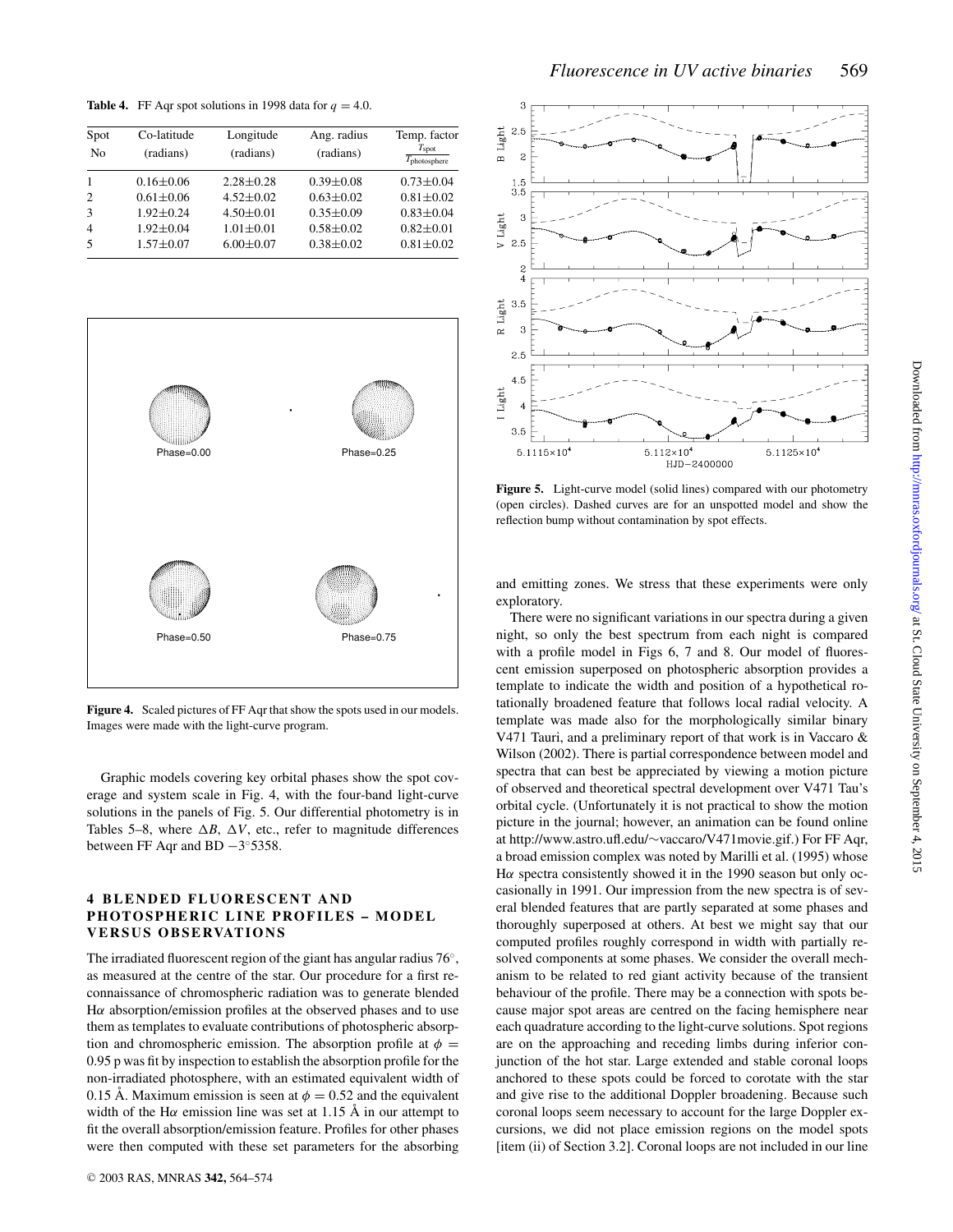| <b>Table 5.</b> Photometric <i>B</i> Data for FF Aqr. |  |
|-------------------------------------------------------|--|
|-------------------------------------------------------|--|

| HJD<br>$-2451100$ | $\triangle B$ | <b>HJD</b><br>$-2451100$ | $\triangle B$ | HJD<br>$-2451100$ | $\triangle B$ | <b>HJD</b><br>$-2451100$ | $\Delta B$ | <b>HJD</b><br>$-2451100$ | $\triangle B$ |
|-------------------|---------------|--------------------------|---------------|-------------------|---------------|--------------------------|------------|--------------------------|---------------|
| 15.70823          | $-0.886$      | 20.59062                 | $-0.760$      | 22.60269          | $-0.856$      | 23.63455                 | $-0.929$   | 24.61818                 | $-0.899$      |
| 15.71219          | $-0.878$      | 20.59581                 | $-0.753$      | 22.60366          | $-0.848$      | 23.63540                 | $-0.932$   | 24.61904                 | $-0.908$      |
| 16.64687          | $-0.859$      | 20.59656                 | $-0.757$      | 22.60987          | $-0.848$      | 23.63627                 | $-0.931$   | 24.62346                 | $-0.899$      |
| 16.64784          | $-0.860$      | 20.59728                 | $-0.755$      | 22.61083          | $-0.850$      | 23.64148                 | $-0.936$   | 24.62431                 | $-0.898$      |
| 16.64873          | $-0.860$      | 20.64236                 | $-0.746$      | 22.61181          | $-0.844$      | 23.64233                 | $-0.934$   | 24.62517                 | $-0.903$      |
| 16.64961          | $-0.853$      | 20.64309                 | $-0.753$      | 22.62182          | $-0.870$      | 23.64319                 | $-0.936$   | 24.62966                 | $-0.905$      |
| 16.65059          | $-0.860$      | 20.64383                 | $-0.742$      | 22.62279          | $-0.871$      | 23.64854                 | $-0.936$   | 24.63050                 | $-0.902$      |
| 16.65149          | $-0.854$      | 20.64915                 | $-0.750$      | 22.62375          | $-0.867$      | 23.64941                 | $-0.935$   | 24.63136                 | $-0.902$      |
| 16.65244          | $-0.861$      | 20.64990                 | $-0.752$      | 22.63139          | $-0.870$      | 23.65026                 | $-0.934$   | 24.63578                 | $-0.905$      |
| 16.65336          | $-0.857$      | 20.65062                 | $-0.762$      | 22.63236          | $-0.870$      | 23.65967                 | $-0.935$   | 24.63664                 | $-0.905$      |
| 17.64544          | $-0.886$      | 21.57867                 | $-0.729$      | 22.63333          | $-0.869$      | 23.65967                 | $-0.935$   | 24.63748                 | $-0.899$      |
| 17.64687          | $-0.886$      | 21.57975                 | $-0.726$      | 22.63759          | $-0.871$      | 23.66052                 | $-0.936$   | 25.58725                 | $-0.863$      |
| 17.66414          | $-0.878$      | 21.58072                 | $-0.729$      | 22.63856          | $-0.875$      | 23.66137                 | $-0.936$   | 25.58787                 | $-0.859$      |
| 17.66558          | $-0.881$      | 21.58643                 | $-0.737$      | 22.63952          | $-0.871$      | 23.66633                 | $-0.942$   | 25.59181                 | $-0.870$      |
| 17.66701          | $-0.883$      | 21.58753                 | $-0.738$      | 22.64245          | $-0.876$      | 23.66719                 | $-0.935$   | 25.59244                 | $-0.864$      |
| 17.66845          | $-0.888$      | 21.58850                 | $-0.740$      | 22.64342          | $-0.873$      | 23.66804                 | $-0.942$   | 25.59305                 | $-0.864$      |
| 17.66988          | $-0.879$      | 21.59754                 | $-0.726$      | 22.64438          | $-0.880$      | 23.67291                 | $-0.942$   | 26.60388                 | $-0.886$      |
| 18.60507          | $-0.917$      | 21.59851                 | $-0.729$      | 22.64716          | $-0.883$      | 23.67377                 | $-0.937$   | 26.60451                 | $-0.873$      |
| 18.60651          | $-0.922$      | 21.59947                 | $-0.734$      | 22.64813          | $-0.885$      | 23.67461                 | $-0.932$   | 26.60512                 | $-0.880$      |
| 18.61357          | $-0.916$      | 21.64749                 | $-0.739$      | 22.64911          | $-0.883$      | 24.56977                 | $-0.908$   | 26.61619                 | $-0.877$      |
| 18.61500          | $-0.917$      | 21.64845                 | $-0.745$      | 22.65239          | $-0.877$      | 24.57517                 | $-0.908$   | 26.61682                 | $-0.878$      |
| 19.65029          | $-0.858$      | 21.64942                 | $-0.744$      | 22.65337          | $-0.878$      | 24.57602                 | $-0.909$   | 26.61743                 | $-0.872$      |
| 19.65149          | $-0.860$      | 22.57867                 | $-0.852$      | 22.65433          | $-0.870$      | 24.57688                 | $-0.906$   | 26.65066                 | $-0.887$      |
| 19.65270          | $-0.856$      | 22.57965                 | $-0.848$      | 22.65942          | $-0.871$      | 24.59676                 | $-0.897$   | 26.65128                 | $-0.878$      |
| 19.66079          | $-0.852$      | 22.58062                 | $-0.855$      | 22.66039          | $-0.874$      | 24.59726                 | $-0.905$   | 26.65190                 | $-0.886$      |
| 19.66199          | $-0.862$      | 22.58652                 | $-0.850$      | 22.66135          | $-0.871$      | 24.59776                 | $-0.907$   | 26.65634                 | $-0.882$      |
| 19.66319          | $-0.858$      | 22.58774                 | $-0.851$      | 23.62028          | $-0.930$      | 24.60296                 | $-0.900$   | 26.65695                 | $-0.871$      |
| 20.58189          | $-0.761$      | 22.58871                 | $-0.855$      | 23.62138          | $-0.931$      | 24.60382                 | $-0.899$   | 26.65758                 | $-0.888$      |
| 20.58289          | $-0.759$      | 22.59454                 | $-0.853$      | 23.62223          | $-0.932$      | 24.60467                 | $-0.902$   | 26.66193                 | $-0.879$      |
| 20.58362          | $-0.765$      | 22.59551                 | $-0.857$      | 23.62767          | $-0.934$      | 24.61028                 | $-0.896$   | 26.66254                 | $-0.880$      |
| 20.58915          | $-0.748$      | 22.59647                 | $-0.854$      | 23.62853          | $-0.932$      | 24.61289                 | $-0.911$   | 26.66317                 | $-0.882$      |
| 20.58989          | $-0.756$      | 22.60172                 | $-0.854$      | 23.62938          | $-0.932$      | 24.61732                 | $-0.906$   |                          |               |

profile model and radial velocities of regions immediately above spots would be unlikely to differ much from the underlying photospheric velocities.

Similar emitting sources have been investigated for the fast rotating K dwarf AB Doradus by Cameron & Robinson (1989a,b), who observed transient Balmer emission and absorption moving through the stellar absorption profile. Emission was seen on the blue and red wings and additional absorption travelled across the profile. The features were identified as extended structures that emitted when away from the limb and absorbed when projected over the facing hemisphere. Their model was of neutral gas trapped by ionized gas in magnetic loops extending several stellar radii above the surface and forced to corotate. These clouds persisted for a good portion of the 12.5-h cycle. Clouds that existed for more than four rotations are noted by Donati et al. (1999), who modelled AB Dor's circumstellar magnetic field, as did Jardine et al. (1999). UV spectroscopy of AB Dor (Vilhu et al. 1998) has turned up a wealth of strong emissions that can help diagnose the overall situation. If the AB Dor model applies also to FF Aqr, we might expect additional sources of fluorescence facing or nearly facing the hot star. If the structures are associated with polar spots then they may partially fill the absorption seen around the eclipse, as they could be visible over the entire orbit. A problem with this interpretation is that we do not see a transition from blueshifted to redshifted profiles that would indicate rotation. Perhaps this is due to the lifetimes of these structures being much shorter than the orbital period. More phase redundancy in the observations would be needed to examine this issue further.

Additional support for extended regions above the red giant surface comes from Baliunas et al. (1986), who observed absorption lines of species such as C II and C IV that doubled in strength during ingress and egress of the hot star eclipse, relative to quadrature. They suggest that the excess absorption is caused by a geometrically extended region of the giant and that the enhancements are present to at least 1.5 stellar radii above its surface. However, they believe the phenomena to be permanent as the enhancements persisted for three years. The multiple emission components are more difficult to understand. At phase  $\phi = 0.85$  the impression is of one broad feature, but more often we see a blended pair.

Mass transfer or loss can affect a binary orbit. Etzel et al. (1988) states that *P* has undergone a sudden increase, based on a revised spectroscopic orbit and photometry from 1986 and 1987, but without published numbers. The stars in FF Aqr are well within their limiting lobes so there should be no mass transfer by lobe overflow. A *P* increase due to conservative mass transfer is implausible, as it would require the low-mass star to transfer mass to the giant. Mass loss from the system could cause a *P* increase. Although no significant d*P*/d*t* was found in our analysis, a change in *P* from that given by Dworetsky et al. (1977) is apparent. If the *P* change is real,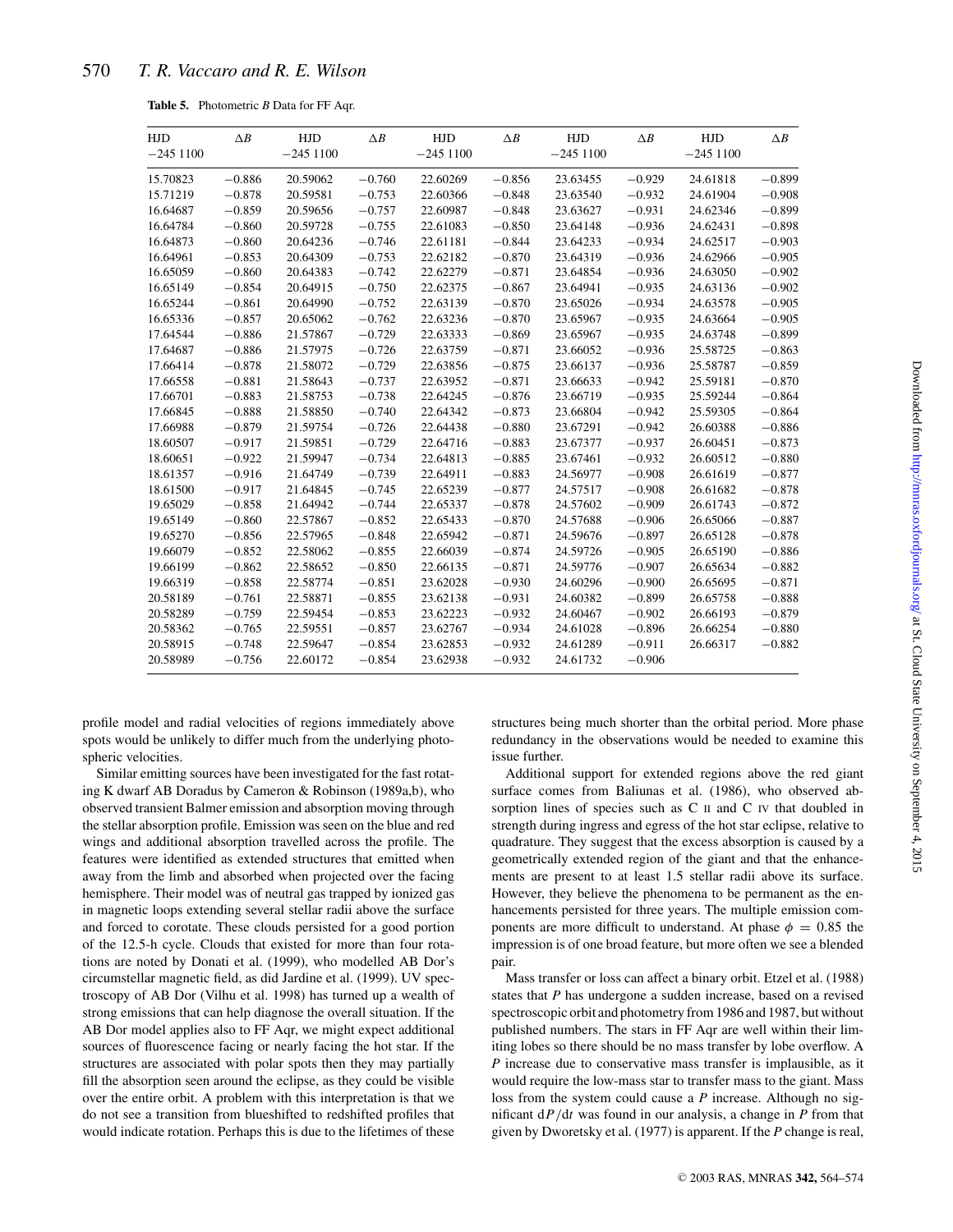| HJD<br>$-2451100$ | $\Delta V$ | HJD<br>$-2451100$ | $\Delta V$ | HJD<br>$-2451100$ | $\Delta V$ | <b>HJD</b><br>$-2451100$ | $\Delta V$ | HJD<br>$-2451100$ | $\Delta V$ |
|-------------------|------------|-------------------|------------|-------------------|------------|--------------------------|------------|-------------------|------------|
| 15.70287          | $-1.058$   | 20.64168          | $-0.921$   | 22.62013          | $-1.045$   | 23.65802                 | $-1.106$   | 24.62281          | $-1.083$   |
| 15.70730          | $-1.055$   | 20.64733          | $-0.926$   | 22.62058          | $-1.040$   | 23.65846                 | $-1.116$   | 24.62812          | $-1.081$   |
| 16.65490          | $-1.029$   | 20.64784          | $-0.926$   | 22.62102          | $-1.034$   | 23.66474                 | $-1.112$   | 24.62856          | $-1.080$   |
| 16.65570          | $-1.009$   | 20.64833          | $-0.927$   | 22.62974          | $-1.039$   | 23.66518                 | $-1.107$   | 24.62901          | $-1.079$   |
| 16.65626          | $-1.022$   | 21.57690          | $-0.902$   | 22.63018          | $-1.039$   | 23.66563                 | $-1.114$   | 24.63425          | $-1.081$   |
| 16.65901          | $-1.033$   | 21.57740          | $-0.900$   | 22.63062          | $-1.072$   | 23.67130                 | $-1.107$   | 24.63469          | $-1.077$   |
| 16.65970          | $-1.018$   | 21.57791          | $-0.901$   | 22.63590          | $-1.041$   | 23.67175                 | $-1.118$   | 24.63513          | $-1.080$   |
| 17.64164          | $-1.039$   | 21.58461          | $-0.901$   | 22.63635          | $-1.048$   | 23.67219                 | $-1.115$   | 25.58060          | $-1.035$   |
| 17.64282          | $-1.046$   | 21.58512          | $-0.904$   | 22.63679          | $-1.049$   | 23.69779                 | $-1.109$   | 25.58098          | $-1.040$   |
| 17.64392          | $-1.039$   | 21.58562          | $-0.899$   | 22.64153          | $-1.044$   | 23.69824                 | $-1.106$   | 25.59054          | $-1.042$   |
| 17.65913          | $-1.044$   | 21.59312          | $-0.904$   | 22.64631          | $-1.048$   | 23.69868                 | $-1.109$   | 25.59092          | $-1.038$   |
| 17.65999          | $-1.043$   | 21.59363          | $-0.902$   | 22.65159          | $-1.045$   | 24.56739                 | $-1.084$   | 25.59130          | $-1.037$   |
| 17.66084          | $-1.041$   | 21.59412          | $-0.903$   | 22.65864          | $-1.048$   | 24.56783                 | $-1.084$   | 26.60247          | $-1.055$   |
| 17.66169          | $-1.040$   | 21.63959          | $-0.912$   | 22.66559          | $-1.019$   | 24.56827                 | $-1.085$   | 26.60285          | $-1.050$   |
| 17.66254          | $-1.044$   | 21.64010          | $-0.916$   | 22.66604          | $-1.038$   | 24.57364                 | $-1.083$   | 26.60324          | $-1.052$   |
| 19.64748          | $-1.019$   | 21.64060          | $-0.908$   | 22.66648          | $-1.038$   | 24.57409                 | $-1.079$   | 26.60984          | $-1.052$   |
| 19.64821          | $-1.019$   | 22.57672          | $-1.027$   | 23.61845          | $-1.105$   | 24.57453                 | $-1.084$   | 26.61023          | $-1.053$   |
| 19.64895          | $-1.022$   | 22.57722          | $-1.027$   | 23.61906          | $-1.109$   | 24.59536                 | $-1.085$   | 26.61062          | $-1.057$   |
| 19.65823          | $-1.015$   | 22.57771          | $-1.028$   | 23.61951          | $-1.108$   | 24.59581                 | $-1.082$   | 26.64902          | $-1.051$   |
| 19.65896          | $-1.013$   | 22.58451          | $-1.032$   | 23.62607          | $-1.114$   | 24.59626                 | $-1.084$   | 26.64941          | $-1.056$   |
| 19.65970          | $-1.014$   | 22.58500          | $-1.025$   | 23.62651          | $-1.112$   | 24.60138                 | $-1.084$   | 26.64979          | $-1.048$   |
| 20.57918          | $-0.924$   | 22.58551          | $-1.030$   | 23.62697          | $-1.107$   | 24.60182                 | $-1.074$   | 26.65506          | $-1.050$   |
| 20.58023          | $-0.926$   | 22.59285          | $-1.031$   | 23.63250          | $-1.115$   | 24.60227                 | $-1.078$   | 26.65544          | $-1.049$   |
| 20.58096          | $-0.923$   | 22.59329          | $-1.028$   | 23.63294          | $-1.112$   | 24.60760                 | $-1.084$   | 26.65582          | $-1.046$   |
| 20.58711          | $-0.925$   | 22.59373          | $-1.033$   | 23.63339          | $-1.111$   | 24.60805                 | $-1.082$   | 26.66065          | $-1.056$   |
| 20.58762          | $-0.928$   | 22.59983          | $-1.028$   | 23.63973          | $-1.113$   | 24.60898                 | $-1.081$   | 26.66103          | $-1.050$   |
| 20.59411          | $-0.922$   | 22.60027          | $-1.031$   | 23.64018          | $-1.111$   | 24.61578                 | $-1.079$   | 26.66141          | $-1.052$   |
| 20.59462          | $-0.922$   | 22.60072          | $-1.029$   | 23.64063          | $-1.111$   | 24.61624                 | $-1.078$   |                   |            |
| 20.59512          | $-0.922$   | 22.60818          | $-1.040$   | 23.64692          | $-1.112$   | 24.61667                 | $-1.083$   |                   |            |
| 20.64067          | $-0.927$   | 22.60862          | $-1.034$   | 23.64736          | $-1.115$   | 24.62193                 | $-1.078$   |                   |            |
| 20.64117          | $-0.925$   | 22.60906          | $-1.029$   | 23.64781          | $-1.114$   | 24.62237                 | $-1.078$   |                   |            |

**Table 6.** Photometric *V* data for FF Aqr.

possible mass loss suggested by our spectra may be a key contributor. An upper estimate of this mass loss  $(M_2)$  can be made with

$$
\frac{\dot{P}}{P} = -\frac{2\dot{M}_2}{M_1 + M_2},\tag{2}
$$

if we assume an isotropic wind from the giant star (Pringle 1985). We can postulate a rough maximum  $\dot{P}$  based on the  $1\sigma$  uncertainty in our  $q = 4.0$  solution, whereby  $\dot{P} \approx 10^{-7}$ . With our  $M_{1,2}$  of Table 3, we find  $M_2 \approx 3 \times 10^{-6}$  M<sub> $\odot$ </sub> yr<sup>-1</sup>. This massloss rate falls in the range of measured values for hot and cool luminous supergiants (Bohm-Vitense 1989). This seems implausibly – although perhaps not impossibly – high for FF Aqr's giant, but may be enhanced by binary effects, as suggested by Tout & Eggleton (1988), although their ideas most directly concern an earlier evolutionary stage than that of the present FF Aqr. A dense wind could lend support to the extended atmosphere observed by Baliunas et al. (1986). Possibly a combination of these and other mechanisms could produce the spectral complexities. More thorough analysis must await spectral coverage that extends over at least several orbits.

#### **5 NATURE OF THE HOT STAR**

Most FF Aqr contributions refer to the hot star as a subdwarf, thereby adopting the relatively recent empirical definition of a hot subdwarf as any hot star between the Population I main sequence and the white dwarfs. Some of the stars in that region are on the helium

main sequence, some are helium stars with thin outer envelopes of normal composition, and some are contracting toward the helium main sequence or toward a white dwarf state. More traditionally, subdwarfs are hydrogen-burning main-sequence stars of low metallicity and, while hot subdwarfs can exist under the traditional definition, they have to be massive, whereas a traditional subdwarf of  $M \approx 0.4$  M<sub> $\odot$ </sub> (Table 2) would be cooler than the Sun. We prefer to maintain distinctions among such stars in naming as well as in evolutionary terms so we avoid the name 'subdwarf' for the primary of FF Aqr. The star cannot be a white dwarf because it is too large at  $R \approx 0.16$  R<sub>O</sub>. The radius is not very accurately pinned down but if it were of white dwarf size, the light curve of Dworetsky et al. (1977) almost certainly would not have captured so many data points (about 25 to 30) in the brief partial phases. We cannot check this point directly, as our scan of the plot of Dworetsky et al. lacks sufficient phase resolution, but Dworetsky et al. estimated the hot star radius to be 0.11  $R_{\odot}$  from eclipse contact timings, which is far beyond white dwarf size. Helium star models of 0.4  $M_{\odot}$ (Kippenhahn & Weigert 1990) are smaller ( $R \approx 0.08$  R<sub>O</sub>) and cooler ( $T_{\text{eff}} \approx 30000 \text{ K}$ ) than the estimates of Table 3, but possibly not outside the range of observational uncertainty. The star may be contracting *toward* a helium star or white dwarf state, in which case the brevity of any contraction stage would place strong constraints on the prior binary evolution. We would then have to say that the original masses were quite similar so that the evolution of the present giant star has not lagged very far behind that of the primary; see also the comment by Dworetsky et al. (1977) on time-scales.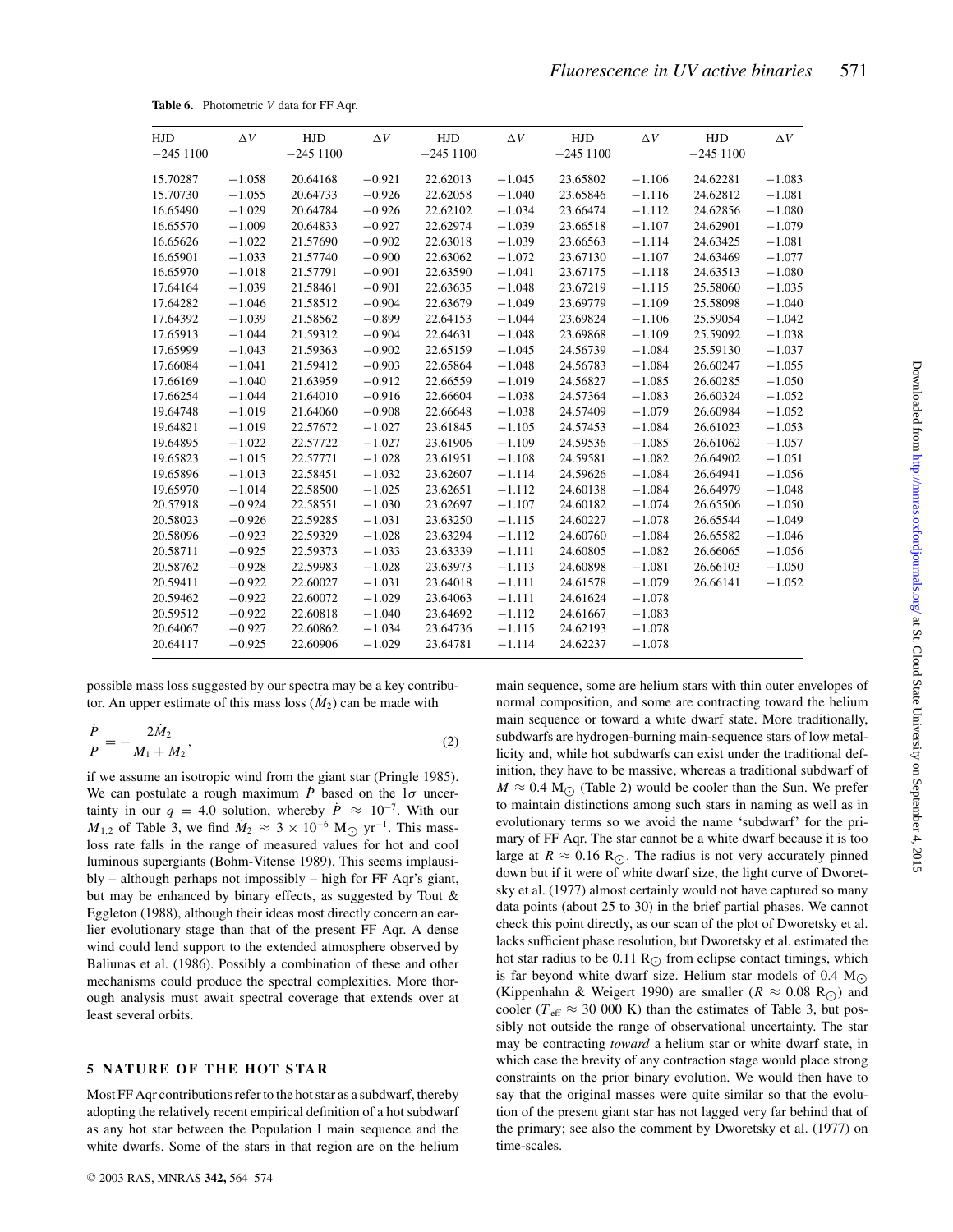|  | <b>Table 7.</b> Photometric $R$ data for FF Aqr. |  |  |  |  |
|--|--------------------------------------------------|--|--|--|--|
|--|--------------------------------------------------|--|--|--|--|

| HJD<br>$-2451100$ | $\Delta R$ | HJD<br>$-2451100$ | $\Delta R$ | HJD<br>$-2451100$ | $\Delta R$ | HJD<br>$-2451100$ | $\Delta R$ | HJD<br>$-2451100$ | $\Delta R$ |
|-------------------|------------|-------------------|------------|-------------------|------------|-------------------|------------|-------------------|------------|
| 15.64487          | $-1.206$   | 21.57582          | $-1.079$   | 22.65094          | $-1.206$   | 23.66982          | $-1.274$   | 24.62731          | $-1.241$   |
| 15.64548          | $-1.204$   | 21.57626          | $-1.079$   | 22.65799          | $-1.204$   | 23.67021          | $-1.271$   | 24.62769          | $-1.236$   |
| 15.64655          | $-1.196$   | 21.58300          | $-1.072$   | 22.66428          | $-1.194$   | 23.67060          | $-1.269$   | 24.63305          | $-1.237$   |
| 15.68287          | $-1.206$   | 21.58362          | $-1.058$   | 22.66466          | $-1.193$   | 23.67646          | $-1.264$   | 24.63343          | $-1.234$   |
| 15.68332          | $-1.205$   | 21.58407          | $-1.052$   | 22.66504          | $-1.197$   | 23.67685          | $-1.262$   | 24.63383          | $-1.232$   |
| 15.68378          | $-1.207$   | 21.59168          | $-1.085$   | 23.61572          | $-1.255$   | 23.67723          | $-1.270$   | 25.57513          | $-1.195$   |
| 16.66061          | $-1.182$   | 21.59212          | $-1.087$   | 23.61674          | $-1.256$   | 24.56618          | $-1.238$   | 25.57547          | $-1.186$   |
| 16.66115          | $-1.179$   | 21.59257          | $-1.090$   | 23.61715          | $-1.256$   | 24.56656          | $-1.249$   | 25.58945          | $-1.190$   |
| 17.63866          | $-1.194$   | 21.63904          | $-1.087$   | 23.61757          | $-1.261$   | 24.56696          | $-1.238$   | 25.58981          | $-1.189$   |
| 17.63927          | $-1.195$   | 22.57525          | $-1.179$   | 23.62454          | $-1.264$   | 24.57242          | $-1.240$   | 25.59016          | $-1.195$   |
| 17.63990          | $-1.198$   | 22.59140          | $-1.190$   | 23.62517          | $-1.262$   | 24.57281          | $-1.239$   | 25.61077          | $-1.194$   |
| 17.64051          | $-1.194$   | 22.59179          | $-1.190$   | 23.62557          | $-1.262$   | 24.57320          | $-1.240$   | 25.61113          | $-1.194$   |
| 17.65552          | $-1.195$   | 22.59217          | $-1.192$   | 23.63122          | $-1.261$   | 24.59413          | $-1.237$   | 25.61148          | $-1.191$   |
| 17.65613          | $-1.201$   | 22.59858          | $-1.185$   | 23.63162          | $-1.260$   | 24.59452          | $-1.237$   | 26.60140          | $-1.204$   |
| 17.65675          | $-1.192$   | 22.59896          | $-1.191$   | 23.63201          | $-1.265$   | 24.59492          | $-1.242$   | 26.60175          | $-1.203$   |
| 17.65737          | $-1.193$   | 22.59934          | $-1.187$   | 23.63838          | $-1.269$   | 24.59908          | $-1.237$   | 26.60210          | $-1.209$   |
| 17.65800          | $-1.191$   | 22.60729          | $-1.180$   | 23.63877          | $-1.265$   | 24.59947          | $-1.241$   | 26.60867          | $-1.210$   |
| 19.64264          | $-1.176$   | 22.60773          | $-1.177$   | 23.63916          | $-1.266$   | 24.59985          | $-1.236$   | 26.60903          | $-1.211$   |
| 19.64314          | $-1.182$   | 22.61888          | $-1.197$   | 23.64563          | $-1.264$   | 24.60678          | $-1.240$   | 26.60938          | $-1.206$   |
| 19.65646          | $-1.176$   | 22.61926          | $-1.196$   | 23.64601          | $-1.267$   | 24.60717          | $-1.233$   | 26.64830          | $-1.205$   |
| 19.65696          | $-1.178$   | 22.61965          | $-1.197$   | 23.64641          | $-1.268$   | 24.61458          | $-1.239$   | 26.64864          | $-1.209$   |
| 19.65746          | $-1.175$   | 22.62848          | $-1.196$   | 23.65670          | $-1.263$   | 24.61496          | $-1.243$   | 26.65398          | $-1.204$   |
| 20.63918          | $-1.093$   | 22.62887          | $-1.197$   | 23.65709          | $-1.267$   | 24.61536          | $-1.237$   | 26.65433          | $-1.210$   |
| 20.64589          | $-1.092$   | 22.62926          | $-1.199$   | 23.65747          | $-1.266$   | 24.62073          | $-1.234$   | 26.65469          | $-1.206$   |
| 20.64633          | $-1.098$   | 22.63531          | $-1.195$   | 23.66327          | $-1.269$   | 24.62111          | $-1.239$   | 26.65957          | $-1.211$   |
| 20.64677          | $-1.100$   | 22.64104          | $-1.203$   | 23.66365          | $-1.269$   | 24.62150          | $-1.241$   | 26.65992          | $-1.210$   |
| 21.57536          | $-1.082$   | 22.64585          | $-1.209$   | 23.66403          | $-1.258$   | 24.62685          | $-1.238$   | 26.66026          | $-1.204$   |
|                   |            |                   |            |                   |            |                   |            |                   |            |

| <b>Table 8.</b> Photometric I data for FF Aqr. |  |
|------------------------------------------------|--|
|------------------------------------------------|--|

| <b>HJD</b><br>$-2451100$ | $\Delta I$ | <b>HJD</b><br>$-2451100$ | $\Delta I$ | HJD<br>$-2451100$ | $\Delta I$ | <b>HJD</b><br>$-2451100$ | $\Delta I$ | <b>HJD</b><br>$-2451100$ | $\Delta I$ |
|--------------------------|------------|--------------------------|------------|-------------------|------------|--------------------------|------------|--------------------------|------------|
| 16.64214                 | $-1.391$   | 21.58163                 | $-1.321$   | 22.66383          | $-1.434$   | 24.57133                 | $-1.462$   | 25.56919                 | $-1.421$   |
| 16.64409                 | $-1.419$   | 21.58201                 | $-1.326$   | 23.62390          | $-1.477$   | 24.57168                 | $-1.459$   | 25.57083                 | $-1.414$   |
| 16.64458                 | $-1.396$   | 21.58239                 | $-1.324$   | 23.63007          | $-1.483$   | 24.57204                 | $-1.464$   | 25.57114                 | $-1.427$   |
| 16.64503                 | $-1.410$   | 21.58959                 | $-1.334$   | 23.63043          | $-1.475$   | 24.59295                 | $-1.460$   | 25.58848                 | $-1.419$   |
| 16.64558                 | $-1.399$   | 21.58997                 | $-1.331$   | 23.63078          | $-1.482$   | 24.59339                 | $-1.460$   | 25.58879                 | $-1.421$   |
| 16.64600                 | $-1.401$   | 21.59036                 | $-1.326$   | 23.63699          | $-1.479$   | 24.59375                 | $-1.461$   | 25.58911                 | $-1.425$   |
| 16.66207                 | $-1.407$   | 22.59039                 | $-1.412$   | 23.63735          | $-1.482$   | 24.60059                 | $-1.461$   | 25.60920                 | $-1.413$   |
| 16.66251                 | $-1.405$   | 22.59073                 | $-1.415$   | 23.63771          | $-1.478$   | 24.60094                 | $-1.460$   | 25.61011                 | $-1.426$   |
| 17.63671                 | $-1.419$   | 22.59735                 | $-1.416$   | 23.64387          | $-1.478$   | 24.60530                 | $-1.461$   | 25.61043                 | $-1.420$   |
| 17.63721                 | $-1.420$   | 22.59771                 | $-1.421$   | 23.64422          | $-1.485$   | 24.60566                 | $-1.464$   | 26.59705                 | $-1.441$   |
| 17.63771                 | $-1.424$   | 22.59806                 | $-1.417$   | 23.64458          | $-1.479$   | 24.60600                 | $-1.464$   | 26.59954                 | $-1.440$   |
| 17.65260                 | $-1.419$   | 22.61773                 | $-1.418$   | 23.65473          | $-1.482$   | 24.61350                 | $-1.461$   | 26.60038                 | $-1.433$   |
| 17.65311                 | $-1.414$   | 22.61808                 | $-1.416$   | 23.65509          | $-1.482$   | 24.61386                 | $-1.463$   | 26.60769                 | $-1.430$   |
| 17.65361                 | $-1.422$   | 22.61843                 | $-1.416$   | 23.65544          | $-1.486$   | 24.61421                 | $-1.456$   | 26.60800                 | $-1.440$   |
| 17.65412                 | $-1.419$   | 22.62709                 | $-1.423$   | 23.66205          | $-1.485$   | 24.61965                 | $-1.467$   | 26.60832                 | $-1.438$   |
| 17.65462                 | $-1.420$   | 22.62744                 | $-1.428$   | 23.66241          | $-1.483$   | 24.62000                 | $-1.462$   | 26.64668                 | $-1.440$   |
| 19.63998                 | $-1.409$   | 22.62780                 | $-1.422$   | 23.66277          | $-1.487$   | 24.62034                 | $-1.454$   | 26.64705                 | $-1.438$   |
| 19.64086                 | $-1.414$   | 22.63414                 | $-1.427$   | 23.66870          | $-1.480$   | 24.62578                 | $-1.460$   | 26.64736                 | $-1.428$   |
| 19.65377                 | $-1.405$   | 22.63449                 | $-1.429$   | 23.66906          | $-1.479$   | 24.62613                 | $-1.461$   | 26.65301                 | $-1.432$   |
| 19.65490                 | $-1.409$   | 22.63485                 | $-1.426$   | 23.66940          | $-1.487$   | 24.62649                 | $-1.456$   | 26.65332                 | $-1.442$   |
| 19.65529                 | $-1.411$   | 22.64062                 | $-1.423$   | 23.67534          | $-1.478$   | 24.63197                 | $-1.458$   | 26.65363                 | $-1.426$   |
| 20.64487                 | $-1.346$   | 22.64536                 | $-1.430$   | 23.67569          | $-1.485$   | 24.63233                 | $-1.459$   | 26.65889                 | $-1.438$   |
| 20.64525                 | $-1.343$   | 22.65048                 | $-1.428$   | 23.67604          | $-1.482$   | 24.63268                 | $-1.460$   | 26.65921                 | $-1.438$   |
| 21.57271                 | $-1.329$   | 22.65757                 | $-1.430$   | 24.56509          | $-1.462$   | 25.56699                 | $-1.420$   |                          |            |
| 21.57374                 | $-1.320$   | 22.66312                 | $-1.419$   | 24.56545          | $-1.459$   | 25.56763                 | $-1.422$   |                          |            |
| 21.57465                 | $-1.324$   | 22.66347                 | $-1.420$   | 24.56580          | $-1.463$   | 25.56797                 | $-1.422$   |                          |            |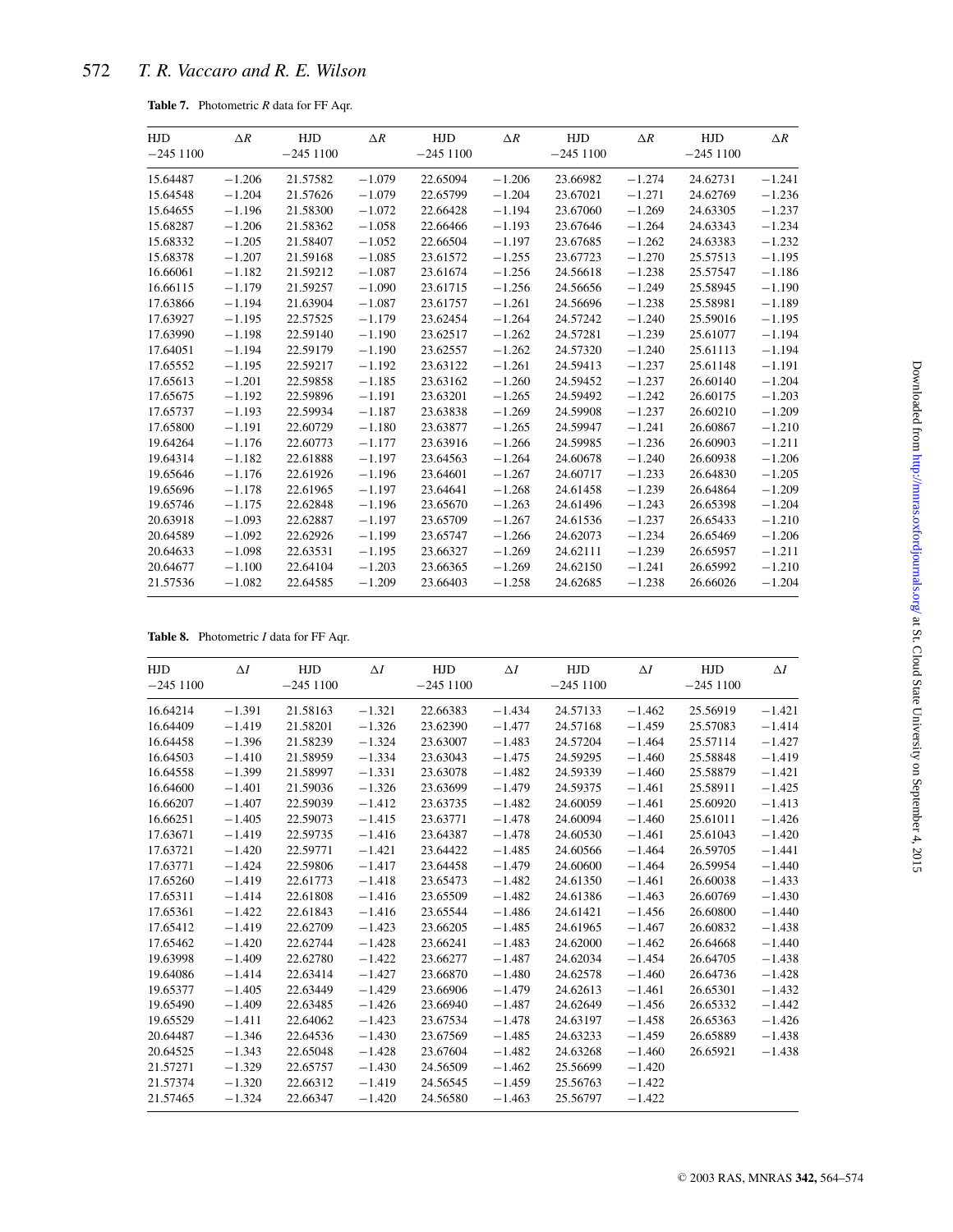

**Figure 6.** Observed spectra of FF Aqr (dotted line) and the modelled Hα profile (solid line) for phases 0.06–0.28.



**Figure 7.** Observed spectra of FF Aqr (dotted line) and the modelled Hα profile (solid line) for phases 0.30–0.52.

#### **6 CONCLUSIONS**

The numerous spots and additional  $H\alpha$  emission in addition to the expected fluorescence indicate that FF Aqr was highly active in 1998. Spots modelled on the sides of the star may anchor large corotating coronal loops that also fluoresce, thereby broadening the observed  $H\alpha$  profile. These structures would normally be associated with magnetic braking but could also provide means of mass loss or transfer and affect *P*. A large spot region on the facing hemisphere seen near phase 0.8 may be the site of emission associated with mass ejection and cause ongoing period changes.



**Figure 8.** Observed spectra of FF Aqr (dotted line) and the modelled H $\alpha$ profile (solid line) for phases 0.63–0.95.

#### **ACKNOWLEDGMENTS**

We thank KPNO and SARA for granting observing time. We are especially grateful for the observing support of Walter Van Hamme, Rolando Branley, Peter Mack and Gerrie Peters. We also thank A. Frasca for providing some of the radial velocities, and the referees for helpful suggestions. This work was supported in part by NSF grant AST-097895 (A. U. Landolt Principal Investigator) to Louisiana State University.

# **REFERENCES**

- Allen C. W., 2000, in Cox A. N., ed., Astrophysical Quantities, 4th edn. AIP Press, New York, p. 388
- Baliunas S. L., Loesser J. G., Raymond J. C., Guinan E. F., Dorren J. D., 1986, in Proc. ESA Int. Symp. on New Insights in Astrophysics, Eight Years of UV Astronomy with, *IUE*. ESA Publications Division, Noordwijck, p. 185
- Bohm-Vitense E., 1989, Introduction to Stellar Astrophysics, Vol. 2. Cambridge Univ. Press, Cambridge, p. 215
- Bopp B. W., Talcott J. C., 1980, AJ, 85, 55
- Cameron A. C., Robinson R., 1989a, MNRAS, 236, 57
- Cameron A. C., Robinson R., 1989b, MNRAS, 238, 657
- Carnochan D. J., Dworetsky M. M., Todd J. J., Willis A. J., Wilson R., 1975, R. Soc. Philos. Trans. Ser. A, 279, 479
- Donati J. F., Cameron A. C., Hussain G. A. J., Semel M., 1999, MNRAS, 302, 437
- Dorren J. D., Guinan E. F., Siah M. J., 1983, IBVS, 2305
- Dworetsky M. M., Lanning H. H., Etzel P. E., Patenaude D. J., 1977, MN-RAS, 181, 13
- Etzel P., 1989, BAAS Ann. Rep., 21, 567
- Etzel P. B., Lanning H. H., Dworetsky M. M., Hamilton I., 1988, BAAS, 20, 912
- Jardine M., Barnes J. R., Donati J., Cameron C., 1999, MNRAS, 305, L35
- Kippenhahn R., Weigert A., 1990, Stellar Structure and Evolution. Springer-Verlag Berlin, ch. 23
- Marilli E., Frasca A., Bellina-Terra M., Catalano S., 1995, A&A, 295, 393
- Marilli E., Frasca A., Catalano S., Bellina-Terra M., 1996, in Pallavicini R., Dupree A. K. eds, ASP Conf. Ser. Vol. 109, Cool Stars, Stellar Systems, and the Sun. Astron. Soc. Pac., San Francisco, p. 653